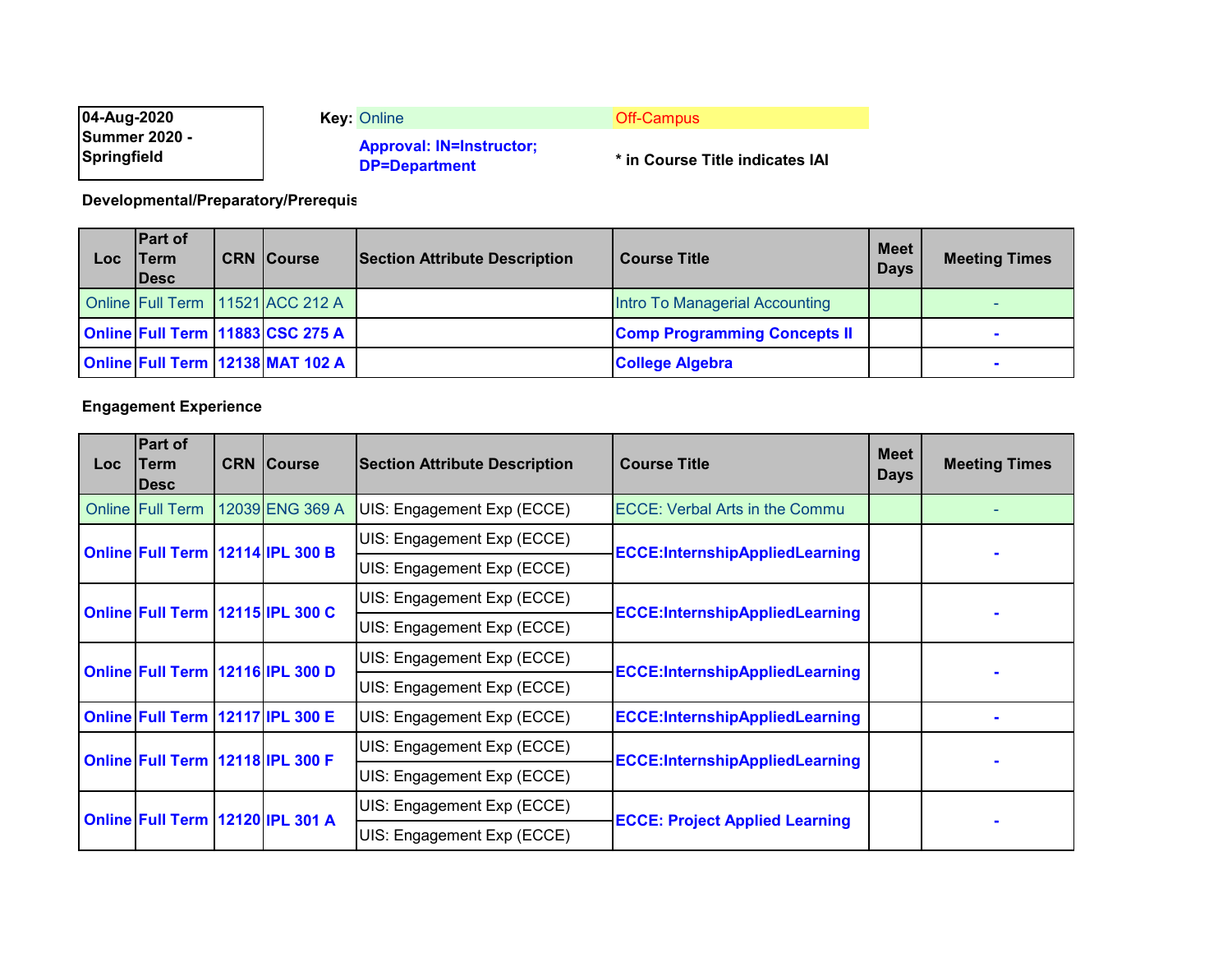|  | Online Full Term 12121 IPL 305 A | UIS: Engagement Exp (ECCE)                                  | <b>ECCE: UG Prior Lrn Ptfolio Dev</b> |                 |
|--|----------------------------------|-------------------------------------------------------------|---------------------------------------|-----------------|
|  |                                  | <b>Full Term 10982 SWK 450 A UIS: Engagement Exp (ECCE)</b> | <b>IECCE: Field Work</b>              | 10:00 AM - 1200 |
|  | <b>Full Term 11263 UNI 460 C</b> | UIS: Engagement Exp (ECCE)                                  | ECCE:GlbExper:Immig/HumTrafkng        |                 |

### **Global Awareness**

| Loc | <b>Part of</b><br>Term<br>lDesc | <b>CRN Course</b> | <b>Section Attribute Description</b> | <b>Course Title</b>                    | <b>Meet</b><br><b>Days</b> | <b>Meeting Times</b> |
|-----|---------------------------------|-------------------|--------------------------------------|----------------------------------------|----------------------------|----------------------|
|     | <b>Online Full Term</b>         | 12244 ART 431 A   | UIS: Global Awareness (ECCE)         | ECCE:Symbt Mvt in Eu:1850-1920         |                            |                      |
|     | <b>Online Full Term</b>         | 12096 CCJ 346 A   | UIS: Global Awareness (ECCE)         | <b>ECCE: International CJ Systems</b>  |                            |                      |
|     | <b>Online Full Term</b>         | 11938 COM 477 A   | UIS: Global Awareness (ECCE)         | <b>ECCE: GIbl Media/Culture: China</b> |                            |                      |
|     | <b>Online Full Term</b>         | 12245 ENG 424 A   | UIS: Global Awareness (ECCE)         | ECCE:Symbt Mvt in Eu:1850-1920         |                            |                      |
|     | <b>Online Full Term</b>         | 12209 ENS 311 A   | UIS: Global Awareness (ECCE)         | <b>ECCE:Global Chge/Local Places</b>   |                            |                      |
|     | <b>Online Full Term</b>         | 12247 LIS 447 A   | UIS: Global Awareness (ECCE)         | ECCE:Symbt Mvt in Eu:1850-1920         |                            |                      |
|     | <b>Online Full Term</b>         | 11957 PSC 331 A   | UIS: Global Awareness (ECCE)         | <b>ECCE: Politcal Ideas/Ideologies</b> |                            |                      |
|     | <b>Full Term</b>                | 11263 UNI 460 C   | UIS: Global Awareness (ECCE)         | ECCE:GlbExper:Immig/HumTrafkng         |                            |                      |

#### **Humanities**

| $\overline{\mathsf{Loc}}$ | <b>IPart of</b><br>Term<br><b>IDesc</b> | <b>CRN Course</b>                | <b>Section Attribute Description</b> | <b>Course Title</b>           | Meet<br><b>Days</b> | <b>Meeting Times</b> |
|---------------------------|-----------------------------------------|----------------------------------|--------------------------------------|-------------------------------|---------------------|----------------------|
|                           | Online Full Term 12158 PHI 353 A        |                                  | UIS: Humanities                      | Person, Identity, and Dignity |                     |                      |
|                           |                                         | Online Full Term 11900 THE 274 A | UIS: Humanities                      | Introduction to Theatre       |                     |                      |

### **Life Science**

| Loc | <b>IPart of</b><br>Term<br><b>IDesc</b> | <b>CRN Course</b>      | <b>Section Attribute Description</b> | <b>Course Title</b>           | <b>Meet</b><br><b>Days</b> | <b>Meeting Times</b> |
|-----|-----------------------------------------|------------------------|--------------------------------------|-------------------------------|----------------------------|----------------------|
|     | <b>Online Full Term 12010</b>           | $R$ $\cap$ 108 $\land$ | UIS: IAI Life Science wo Lab         | <b>Environmental Biology*</b> |                            |                      |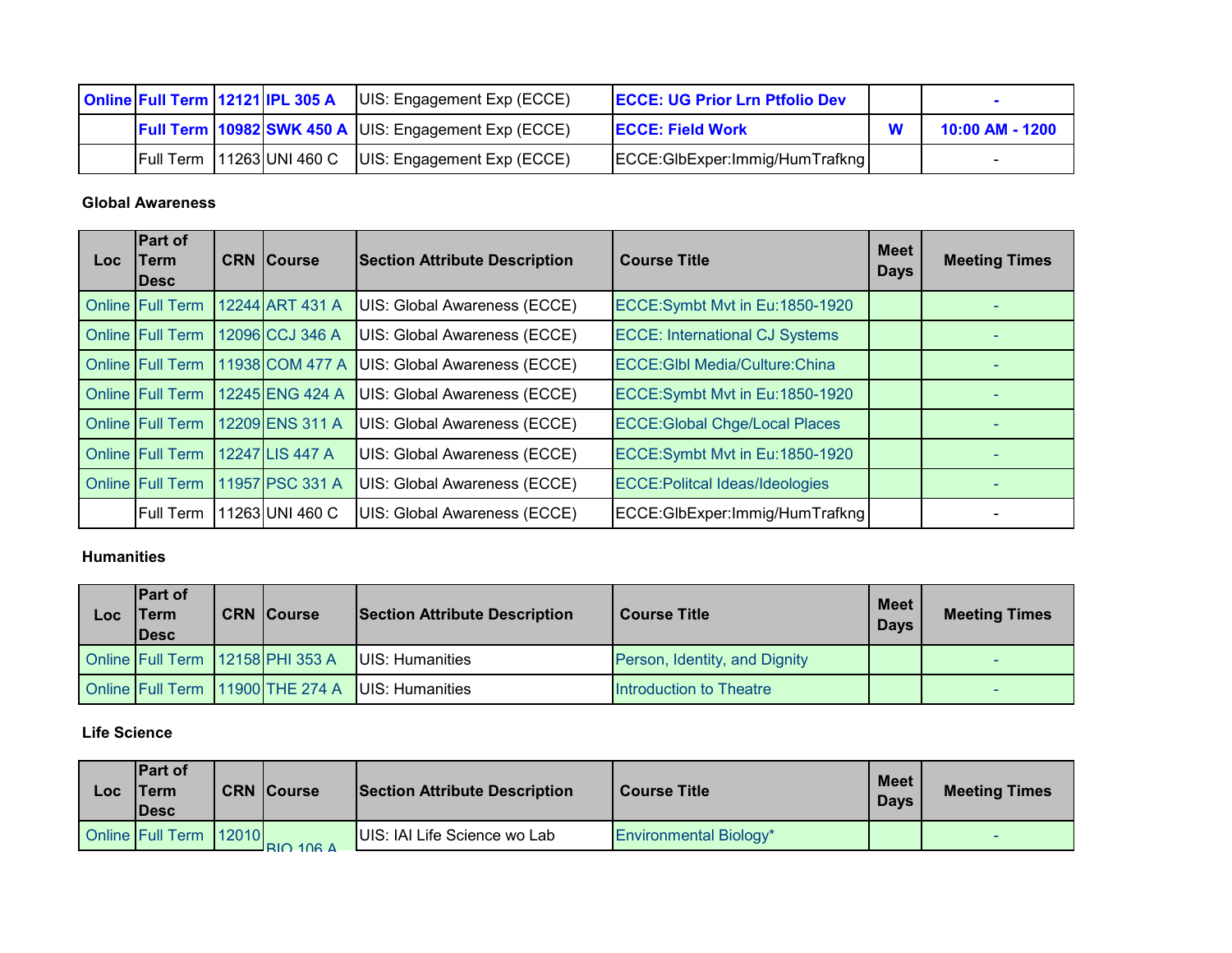| <b>Online Full Term 12010</b> | <b>DIVITUUT</b>                  | UIS: Life Science wo Lab                                  | <b>Environmental Biology</b>              |  |
|-------------------------------|----------------------------------|-----------------------------------------------------------|-------------------------------------------|--|
|                               | Online Full Term 11926 BIO 306 A | UIS: Life Science wo Lab                                  | <b>Plants &amp; Society without a Lab</b> |  |
|                               |                                  | Online Full Term 12252 MLS 225 A UIS: Life Science wo Lab | <b>Nutrition</b>                          |  |

#### **Mathematics**

| <b>Loc</b> | <b>Part of</b><br>Term<br><b>IDesc</b> | <b>CRN Course</b>                | <b>Section Attribute Description</b> | <b>Course Title</b>           | <b>Meet</b><br><b>Days</b> | <b>Meeting Times</b> |
|------------|----------------------------------------|----------------------------------|--------------------------------------|-------------------------------|----------------------------|----------------------|
|            | <b>Online Full Term 12009</b>          | <b>CSC 302 A</b>                 | <b>UIS: IAI Mathematics</b>          | Discrete Structures*          |                            |                      |
|            | <b>Online Full Term 12009</b>          |                                  | UIS: Mathematics Skills              | <b>Discrete Structures</b>    |                            |                      |
|            | <b>Online Full Term 11217</b>          | <b>MAT 111 A</b>                 | UIS: IAI Mathematics                 | Quantitative Reasoning*       |                            |                      |
|            | <b>Online Full Term 11217</b>          |                                  | <b>UIS: Mathematics Skills</b>       | <b>Quantitative Reasoning</b> |                            |                      |
|            | <b>Online Full Term 11085</b>          | <b>MAT 113 A</b>                 | <b>UIS: IAI Mathematics</b>          | <b>Business Calculus*</b>     |                            |                      |
|            | <b>Online Full Term 11085</b>          |                                  | <b>UIS: Mathematics Skills</b>       | <b>Business Calculus</b>      |                            |                      |
|            |                                        | Online Full Term 10939 MAT 121 A | <b>UIS: IAI Mathematics</b>          | <b>Applied Statistics*</b>    |                            |                      |
|            |                                        | Online Full Term 11087 MAT 121 B | <b>UIS: IAI Mathematics</b>          | <b>Applied Statistics*</b>    |                            | $\blacksquare$       |

#### **Oral Communication**

| <b>LOC</b> | <b>IPart of</b><br><b>Term</b><br><b>IDesc</b> | <b>CRN Course</b> | <b>Section Attribute Description</b>                     | <b>Course Title</b>       | <b>Meet</b><br><b>Days</b> | <b>Meeting Times</b> |
|------------|------------------------------------------------|-------------------|----------------------------------------------------------|---------------------------|----------------------------|----------------------|
|            |                                                |                   | Online Full Term 11374 COM 112 A UIS: Oral Communication | <b>Oral Communication</b> |                            |                      |
|            |                                                |                   | Online Full Term 11530 COM 112 B UIS: Oral Communication | <b>Oral Communication</b> |                            |                      |

#### **Social and Behavioral Sciences**

| $\overline{\mathsf{C}}$ | <b>IPart of</b><br><b>Term</b><br><b>IDesc</b> | <b>CRN Course</b>                                                 | <b>Section Attribute Description</b> | <b>Course Title</b>      | <b>Meet</b><br><b>Days</b> | <b>Meeting Times</b> |
|-------------------------|------------------------------------------------|-------------------------------------------------------------------|--------------------------------------|--------------------------|----------------------------|----------------------|
|                         | <b>Online Full Term 12165</b>                  | $\Gamma$ $\Gamma$ $\cap$ $\cap$ $\cap$ $\wedge$ $\wedge$ $\wedge$ | UIS: IAI Soc & Behav Sciences        | Intro To Microeconomics* |                            |                      |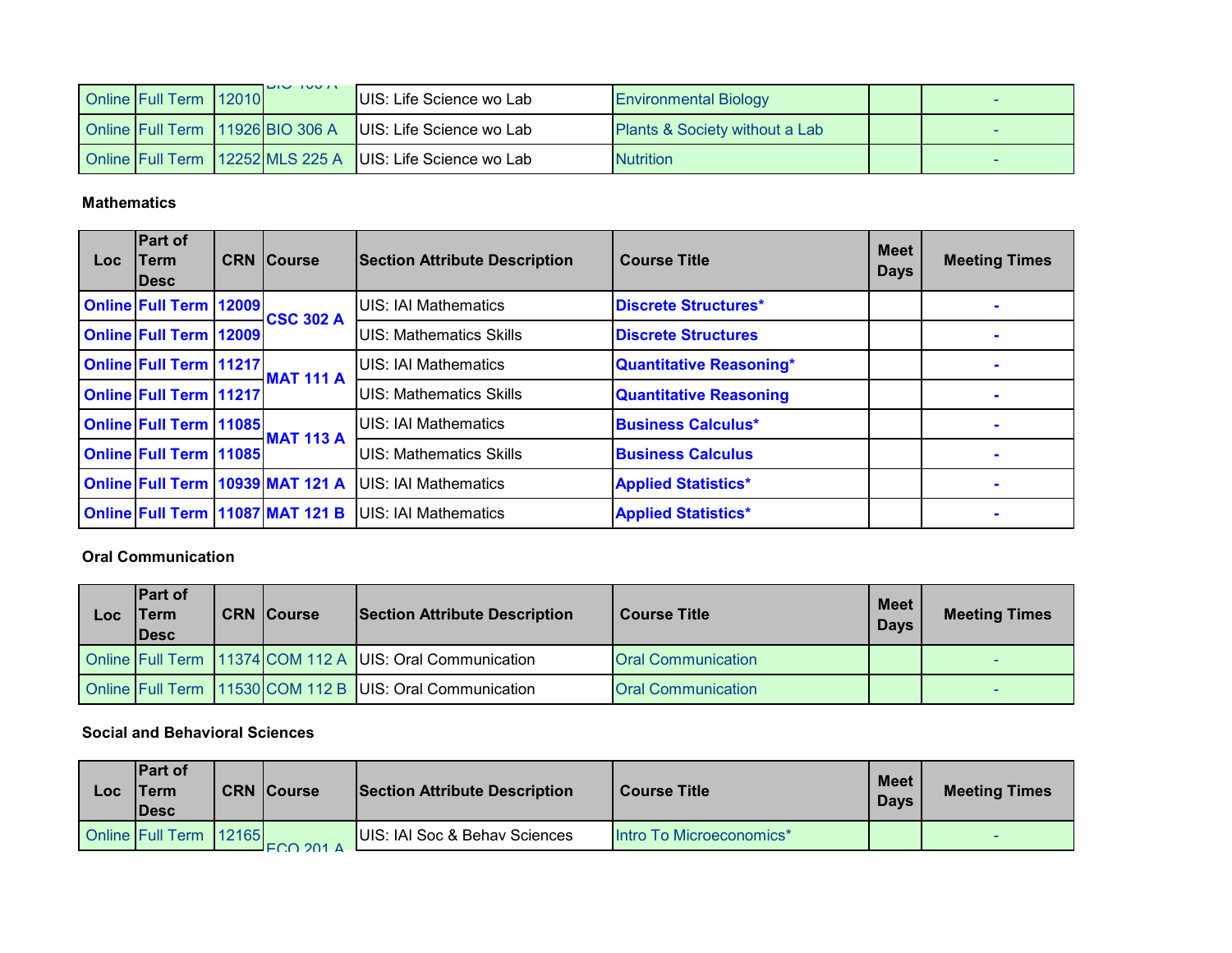| Online Full Term        | 12165 | LUU ZUI F                        | UIS: Soc & Behavioral Sciences            | Intro To Microeconomics               |  |
|-------------------------|-------|----------------------------------|-------------------------------------------|---------------------------------------|--|
|                         |       | Online Full Term 11040 ECO 315 A | <b>UIS: Soc &amp; Behavioral Sciences</b> | <b>Economics for Administration</b>   |  |
|                         |       | Online Full Term 12258 MUS 335 A | UIS: Soc & Behavioral Sciences            | Jazz in American Culture              |  |
| Online Full Term 11706  |       | <b>PSY 201 A</b>                 | UIS: IAI Soc & Behav Sciences             | Principles Of Psychology*             |  |
| Online Full Term 11706  |       |                                  | UIS: Soc & Behavioral Sciences            | <b>Principles Of Psychology</b>       |  |
| <b>Online Full Term</b> | 11651 | <b>SOA 101 A</b>                 | UIS: IAI Soc & Behav Sciences             | Introduction to Sociology*            |  |
| <b>Online Full Term</b> | 11651 |                                  | UIS: Soc & Behavioral Sciences            | Introduction to Sociology             |  |
| <b>Online Full Term</b> |       | 12257 SOA 335 A                  | UIS: Soc & Behavioral Sciences            | <b>Jazz in American Culture</b>       |  |
|                         |       | Online Full Term 11968 TEP 207 B | UIS: Soc & Behavioral Sciences            | <b>Foundations/American Education</b> |  |

# **Speaker Series**

| Loc. | Part of<br>Term<br><b>IDesc</b>  | <b>CRN Course</b>                | <b>Section Attribute Description</b> | <b>Meet</b><br><b>Course Title</b><br><b>Days</b> |  | <b>Meeting Times</b> |
|------|----------------------------------|----------------------------------|--------------------------------------|---------------------------------------------------|--|----------------------|
|      | Full Term   11543 UNI 301 A      |                                  | UIS: Speaker Series (ECCE)           | <b>ECCE: Speakers Series</b>                      |  |                      |
|      | Online Full Term 11970 UNI 301 P |                                  | UIS: Speaker Series (ECCE)           | <b>ECCE: Speakers Series</b>                      |  |                      |
|      |                                  | Online Full Term 11971 UNI 301 Q | UIS: Speaker Series (ECCE)           | <b>ECCE: Speakers Series</b>                      |  |                      |
|      |                                  | Online Full Term 11972 UNI 301 R | UIS: Speaker Series (ECCE)           | <b>ECCE: Speakers Series</b>                      |  |                      |
|      | Online Full Term                 | 11973 UNI 301 S                  | UIS: Speaker Series (ECCE)           | <b>ECCE: Speakers Series</b>                      |  |                      |
|      | <b>Online Full Term</b>          | 11974 UNI 301 T                  | UIS: Speaker Series (ECCE)           | <b>ECCE: Speakers Series</b>                      |  |                      |

## **U.S. Communities**

| Loc | <b>Part of</b><br>Term<br><b>IDesc</b> | <b>CRN Course</b>                | <b>Section Attribute Description</b> | <b>Course Title</b>                   | Meet<br><b>Days</b> | <b>Meeting Times</b> |
|-----|----------------------------------------|----------------------------------|--------------------------------------|---------------------------------------|---------------------|----------------------|
|     |                                        | Online Full Term 12093 CCJ 312 A | UIS: U.S. Communities (ECCE)         | <b>ECCE: Policing In America</b>      |                     |                      |
|     |                                        | Online Full Term 12098 CCJ 347 A | UIS: U.S. Communities (ECCE)         | <b>ECCE:Race/Class/Social Justice</b> |                     |                      |
|     | Online Full Term 12141 HIS 456 A       |                                  | UIS: U.S. Communities (ECCE)         | ECCE: U.S. Women's Activism           |                     |                      |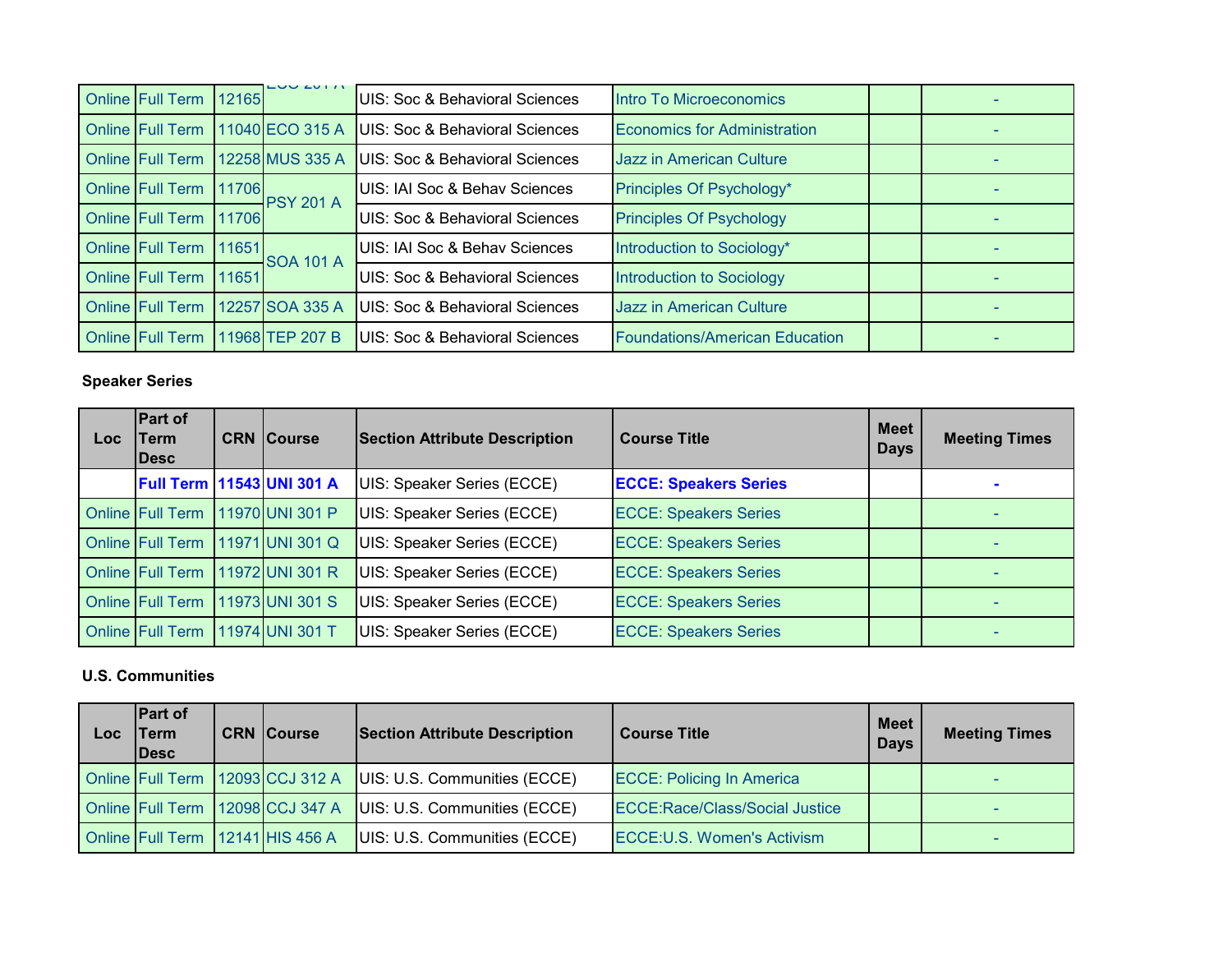| <b>Online Full Term</b>  | 11931 LES 435 B | UIS: U.S. Communities (ECCE) | <b>ECCE: Amer Political Thought</b>    |  |  |
|--------------------------|-----------------|------------------------------|----------------------------------------|--|--|
| <b>Online Full Term</b>  | 12266 MIS 323 A | UIS: U.S. Communities (ECCE) | <b>ECCE: Social Health Care Info.</b>  |  |  |
| Online Full Term         | 11537 MPH 408 A | UIS: U.S. Communities (ECCE) | <b>ECCE: Addiction</b>                 |  |  |
| <b>Online Full Term</b>  | 11656 MPH 478 B | UIS: U.S. Communities (ECCE) | <b>ECCE: Crisis in Evironmntl Hith</b> |  |  |
| <b>Online Full Term</b>  | 11918 PSC 435 A | UIS: U.S. Communities (ECCE) | <b>ECCE: Amer Political Thought</b>    |  |  |
| <b>Online Full Term</b>  | 11919 PSC 435 B | UIS: U.S. Communities (ECCE) | <b>ECCE: Amer Political Thought</b>    |  |  |
| <b>Online Full Term</b>  | 12028 SOA 301 B | UIS: U.S. Communities (ECCE) | <b>ECCE: Intro/Women/Gender Stds</b>   |  |  |
| <b>Online First Half</b> | 12274 SOA 426 A | UIS: U.S. Communities (ECCE) | <b>ECCE: Teen Talk Classic</b>         |  |  |
| <b>Online Full Term</b>  | 12027 SWK 382 B | UIS: U.S. Communities (ECCE) | <b>ECCE: Intro/Women/Gender Stds</b>   |  |  |
| <b>Online Full Term</b>  | 12026 WGS 301 B | UIS: U.S. Communities (ECCE) | <b>ECCE: Intro/Women/Gender Stds</b>   |  |  |

## **Visual, Creative, and Performing Arts**

| Loc | <b>Part of</b><br>Term<br><b>IDesc</b> | <b>CRN Course</b> | <b>Section Attribute Description</b> | <b>Course Title</b>        | <b>Meet</b><br><b>Days</b> | <b>Meeting Times</b> |
|-----|----------------------------------------|-------------------|--------------------------------------|----------------------------|----------------------------|----------------------|
|     | Online Full Term 12038                 | <b>MUS 121 A</b>  | UIS: IAI Fine Arts                   | <b>Music Appreciation*</b> |                            |                      |
|     | Online Full Term 12038                 |                   | UIS: Vis, Creative & Perf Arts       | <b>Music Appreciation</b>  |                            |                      |
|     | <b>Online Full Term 11900</b>          | <b>THE 274 A</b>  | UIS: IAI Fine Arts                   | Introduction to Theatre*   |                            |                      |
|     | Online Full Term 11900                 |                   | UIS: Vis, Creative & Perf Arts       | Introduction to Theatre    |                            |                      |

### **Written Communication**

| LOC | <b>IPart of</b><br>'Term<br><b>IDesc</b> | <b>CRN Course</b> | Section Attribute Description                                | <b>Course Title</b>            | Meet I<br><b>Days</b> | <b>Meeting Times</b> |
|-----|------------------------------------------|-------------------|--------------------------------------------------------------|--------------------------------|-----------------------|----------------------|
|     |                                          |                   | Online Full Term 11369 ENG 102 A JUIS: Written Communication | Col Writing & Civic Engagement |                       |                      |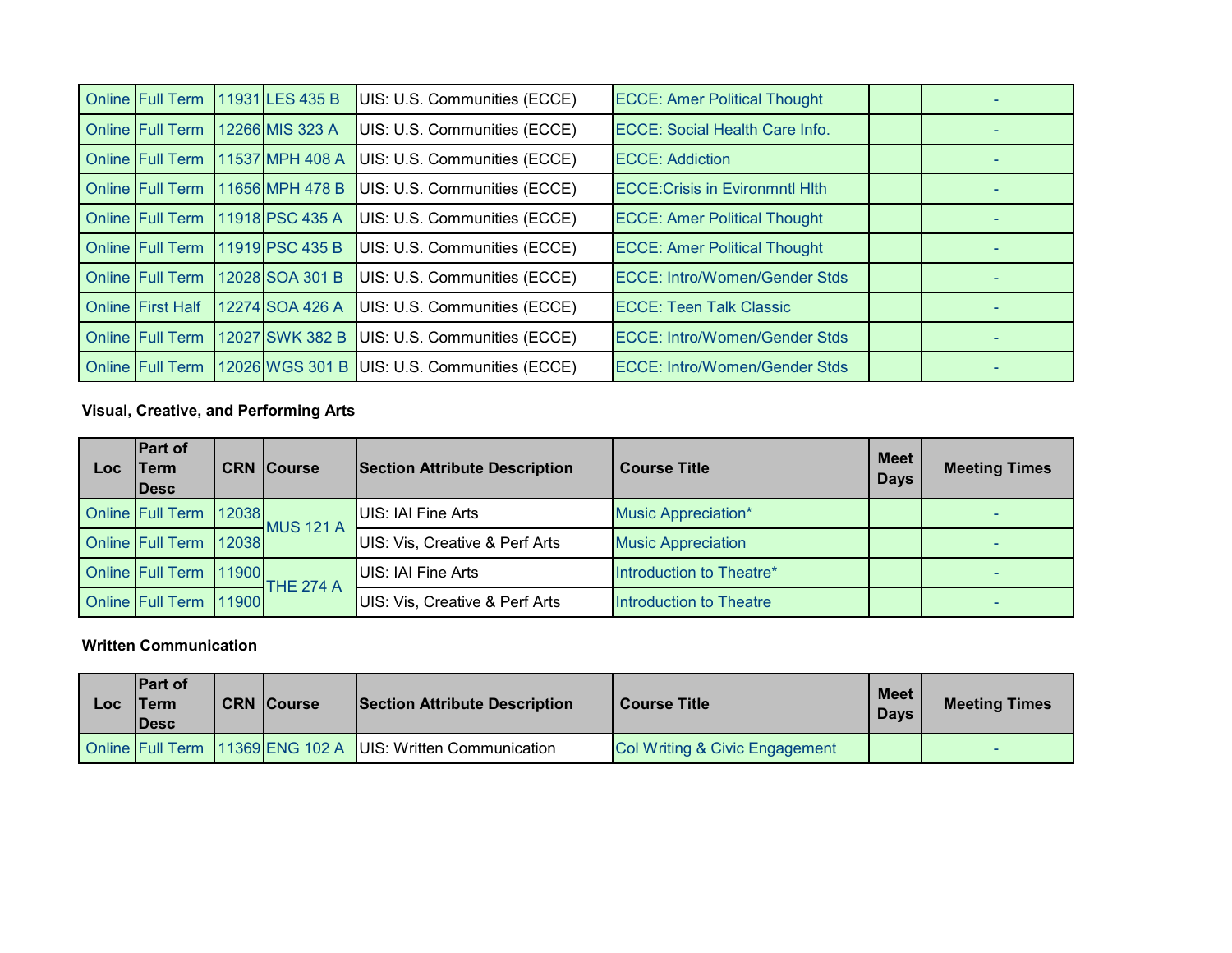| <b>Instructor Full Name</b> | <b>Prim</b><br>Inst | <b>CAP</b> | <b>ENR</b> | <b>APPR</b> | <b>CR</b><br><b>HRS</b> |
|-----------------------------|---------------------|------------|------------|-------------|-------------------------|
| Saner, David R              | v                   | 25         | 11         |             | 3.0                     |
| <b>Yang, Yingyuan</b>       |                     | 28         | 27         | <b>DP</b>   | 3.0                     |
| <b>Marsaglia, Janice R</b>  |                     | 25         | 15         | DP          | 3.0                     |

| <b>Instructor Full Name</b> | Prim<br><b>Inst</b> | <b>CAP</b> | <b>ENR</b>              | <b>APPR</b> | <b>CR</b><br><b>HRS</b> |
|-----------------------------|---------------------|------------|-------------------------|-------------|-------------------------|
| Savit-Woods, Livia A        | Y                   | 25         | 21                      |             | 4.0                     |
| Gilliam, Bridget J          | Y                   | 35         | $\overline{2}$          | IN          | 2.0                     |
| <b>Price, Rachel D</b>      |                     |            | $\overline{\mathbf{2}}$ | IN          | 2.0                     |
| <b>Weis, Robert</b>         | Y                   | 35         | 8                       | IN          | 2.0                     |
| <b>Price, Rachel D</b>      |                     |            | 8                       | IN          | 2.0                     |
| <b>Weis, Robert</b>         | Y                   | 35         | 6                       | IN          | 2.0                     |
| <b>Price, Rachel D</b>      |                     |            | 6                       | IN          | 2.0                     |
| <b>Price, Rachel D</b>      | Y                   | 35         | 14                      | IN          | 2.0                     |
| Kirkham, Janette H          | Y                   | 35         | 27                      | IN          | 2.0                     |
| <b>Price, Rachel D</b>      |                     |            | 27                      | IN          | 2.0                     |
| <b>Weis, Robert</b>         | Y                   | 35         | 1                       | IN          | 2.0                     |
| <b>Price, Rachel D</b>      |                     |            | 1                       | IN          | 2.0                     |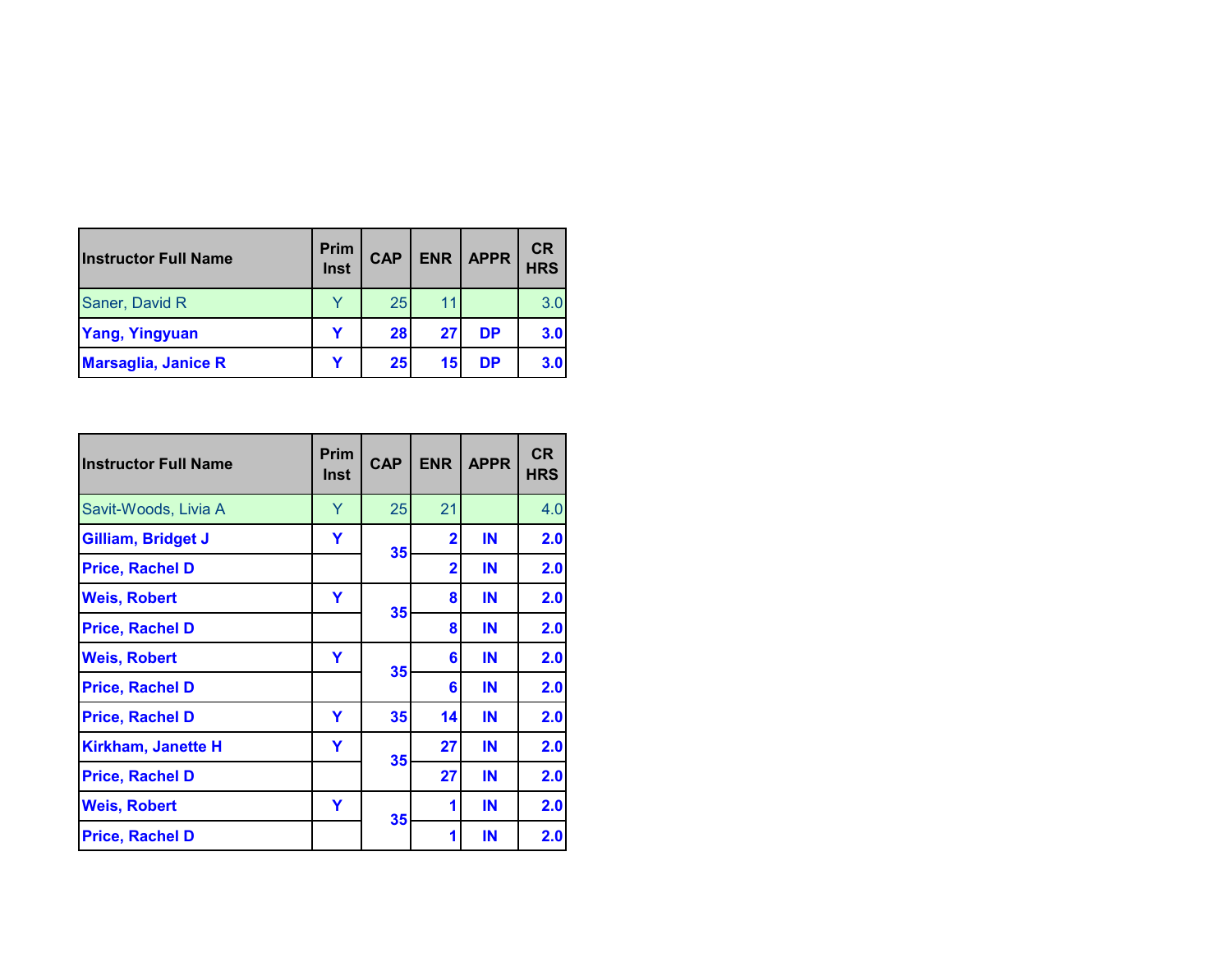| <b>Price, Rachel D</b>     | 35 <sub>1</sub> | 10 | ΙN |  |
|----------------------------|-----------------|----|----|--|
| <b>Flammini, Vincent J</b> | 12              |    | IN |  |
| GoldbergBelle, Jonathan R  |                 |    |    |  |

| <b>Instructor Full Name</b> | <b>Prim</b><br>Inst | <b>CAP</b> | <b>ENR</b> | <b>APPR</b> | <b>CR</b><br><b>HRS</b> |
|-----------------------------|---------------------|------------|------------|-------------|-------------------------|
| Neginsky, Rosina            | Ÿ                   | 35         | 7          |             | 4.0                     |
| Schnebly, Stephen           | Y                   | 20         | 22         |             | 3.0                     |
| Novak, Kathy P              | Y                   | 25         | 25         |             | 4.0                     |
| Neginsky, Rosina            | Y                   | 35         | 5          |             | 4.0                     |
| Shepston, Desserae K        | Y                   | 20         | 21         |             | 3.0                     |
| Neginsky, Rosina            | Y                   | 35         | 3          |             | 3.0                     |
| Gilman-Opalsky, Richard     | Ÿ                   | 20         | 20         |             | 3.0                     |
| GoldbergBelle, Jonathan R   | Y                   | 12         | 3          |             | 1.0                     |

| <b>Instructor Full Name</b> | <b>Prim</b><br>Inst | <b>CAP</b> |    | $ENR$   APPR | <b>CR</b><br><b>HRS</b> |
|-----------------------------|---------------------|------------|----|--------------|-------------------------|
| <b>Boltuc, Peter N</b>      |                     | 30         | 16 |              | 4.0                     |
| Powell, Dathan A            |                     | 35         |    |              | 3.0                     |

| <b>Instructor Full Name</b> | Prim<br>Inst | <b>CAP</b> | ENR   APPR | CR<br><b>HRS</b> |
|-----------------------------|--------------|------------|------------|------------------|
| <b>Stokes, Richard</b>      |              |            |            |                  |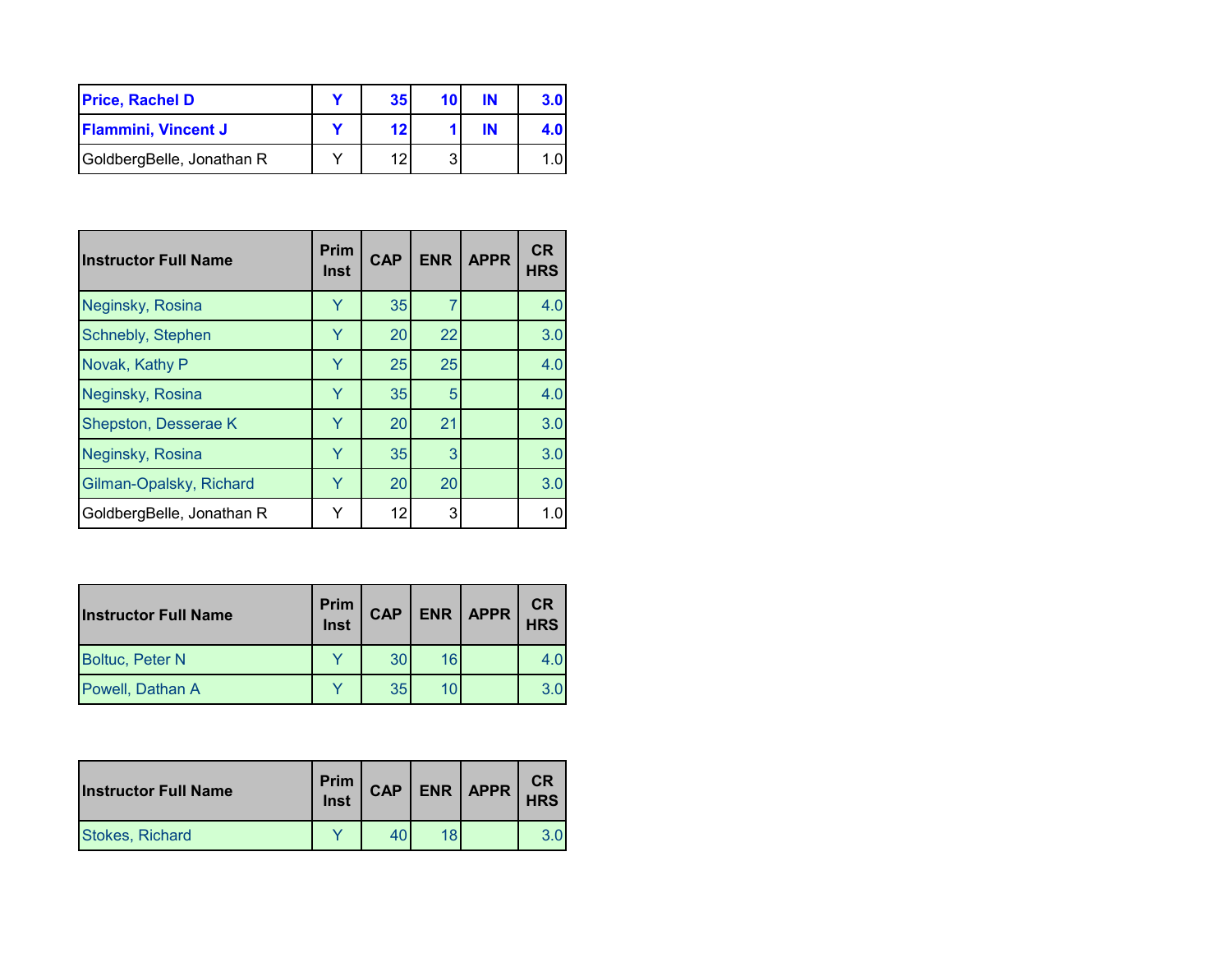| <b>Stokes, Richard</b> |    | 18 |  |
|------------------------|----|----|--|
| <b>Stokes, Richard</b> | 25 | 13 |  |
| Vitti, Steven          | 35 |    |  |

| <b>Instructor Full Name</b> | Prim<br>Inst | <b>CAP</b> | <b>ENR</b> | <b>APPR</b> | <b>CR</b><br><b>HRS</b> |
|-----------------------------|--------------|------------|------------|-------------|-------------------------|
| <b>Marsaglia, Frank L</b>   | Y            | 28         | 16         | <b>DP</b>   | 4.0                     |
| <b>Marsaglia, Frank L</b>   | Ÿ            | 28         | 16         | <b>DP</b>   | 4.0                     |
| <b>Marsaglia, Janice R</b>  | Y            | 25         | 15         | <b>DP</b>   | 3.0                     |
| <b>Marsaglia, Janice R</b>  | Y            | 25         | 15         | <b>DP</b>   | 3.0                     |
| <b>Nguyen, Tung</b>         | Y            | 25         | 26         | <b>DP</b>   | 4.0                     |
| <b>Nguyen, Tung</b>         | Y            | 25         | 26         | <b>DP</b>   | 4.0                     |
| <b>Saltsgaver, Carol M</b>  | Y            | 25         | 23         | <b>DP</b>   | 3.0                     |
| <b>Saltsgaver, Carol M</b>  | Y            | 25         | 15         | <b>DP</b>   | 3.0                     |

| <b>Instructor Full Name</b> | Prim<br>Inst | <b>CAP</b> | <b>ENR</b> | <b>APPR</b> | <b>CR</b><br><b>HRS</b> |
|-----------------------------|--------------|------------|------------|-------------|-------------------------|
| Perez, Ricardo              |              |            | 19         |             | 3.0                     |
| Perez, Ricardo              |              |            |            |             | 3.0                     |

| <b>Instructor Full Name</b> | Prim  <br>Inst | <b>CAP</b> | ENR APPR | <b>CR</b><br><b>HRS</b> |
|-----------------------------|----------------|------------|----------|-------------------------|
| Peterson, Carl R            |                | 25         |          |                         |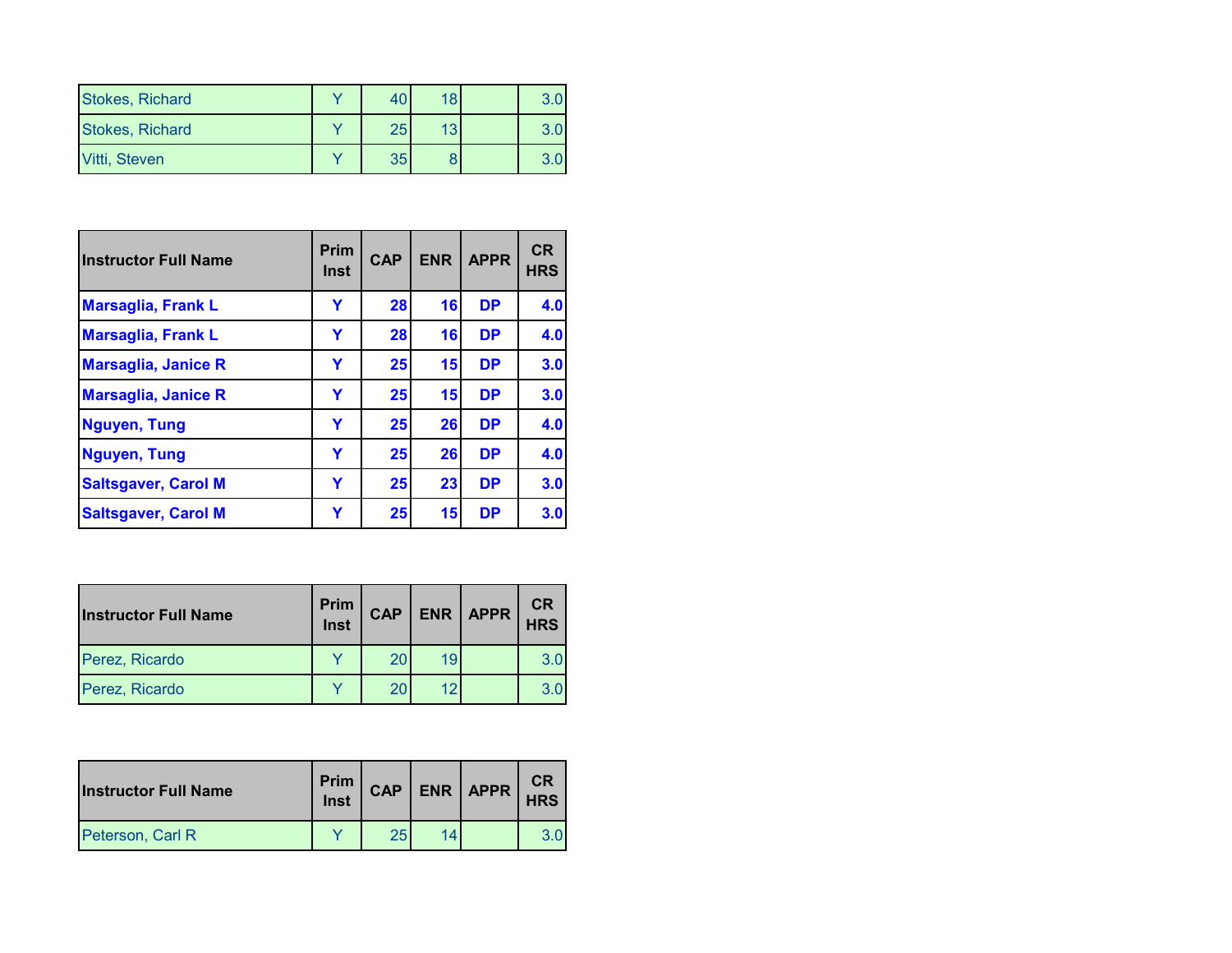| Peterson, Carl R      | Y | 25 | 14 | 3.0 |
|-----------------------|---|----|----|-----|
| Peterson, Carl R      | Y | 25 | 14 | 4.0 |
| <b>Graf, Sharon S</b> | Y | 25 | 5  | 4.0 |
| Hyde, Jordan          | Y | 25 | 18 | 3.0 |
| Hyde, Jordan          | Y | 25 | 18 | 3.0 |
| Saunders, Tiffani     | Y | 25 | 13 | 3.0 |
| Saunders, Tiffani     | Y | 25 | 13 | 3.0 |
| Graf, Sharon S        | Y | 25 | 5  | 4.0 |
| Mitchell, Ronda J     | v | 25 | 8  | 3.0 |

| <b>Instructor Full Name</b> | <b>Prim</b><br><b>Inst</b> | <b>CAP</b> | <b>ENR</b> | <b>APPR</b> | <b>CR</b><br><b>HRS</b> |
|-----------------------------|----------------------------|------------|------------|-------------|-------------------------|
| <b>Sotelo, Erin</b>         | Y                          |            |            | IN          | 1.0                     |
| Egizi, Andrew T             | Y                          | 30         | 30         |             | 1.0                     |
| Kenny, Michelle E           | Y                          | 30         | 28         |             | 1.0                     |
| LoBue, Elise                | Y                          | 30         | 28         |             | 1.0                     |
| Sotelo, Erin                | Y                          | 30         | 30         |             | 1.0                     |
| Vansacik, Robin S           | Y                          | 30         | 29         |             | 1.0                     |

| <b>Instructor Full Name</b> | Prim<br>Inst | <b>CAP</b> |    | ENR   APPR | <b>CR</b><br><b>HRS</b> |
|-----------------------------|--------------|------------|----|------------|-------------------------|
| Williams, Ryan K            |              | 20         | 21 |            | 3.0                     |
| Gilliam, Jay                |              | 20         | 18 |            | 3.0                     |
| Kent, Holly M               |              | 25         | 23 |            |                         |